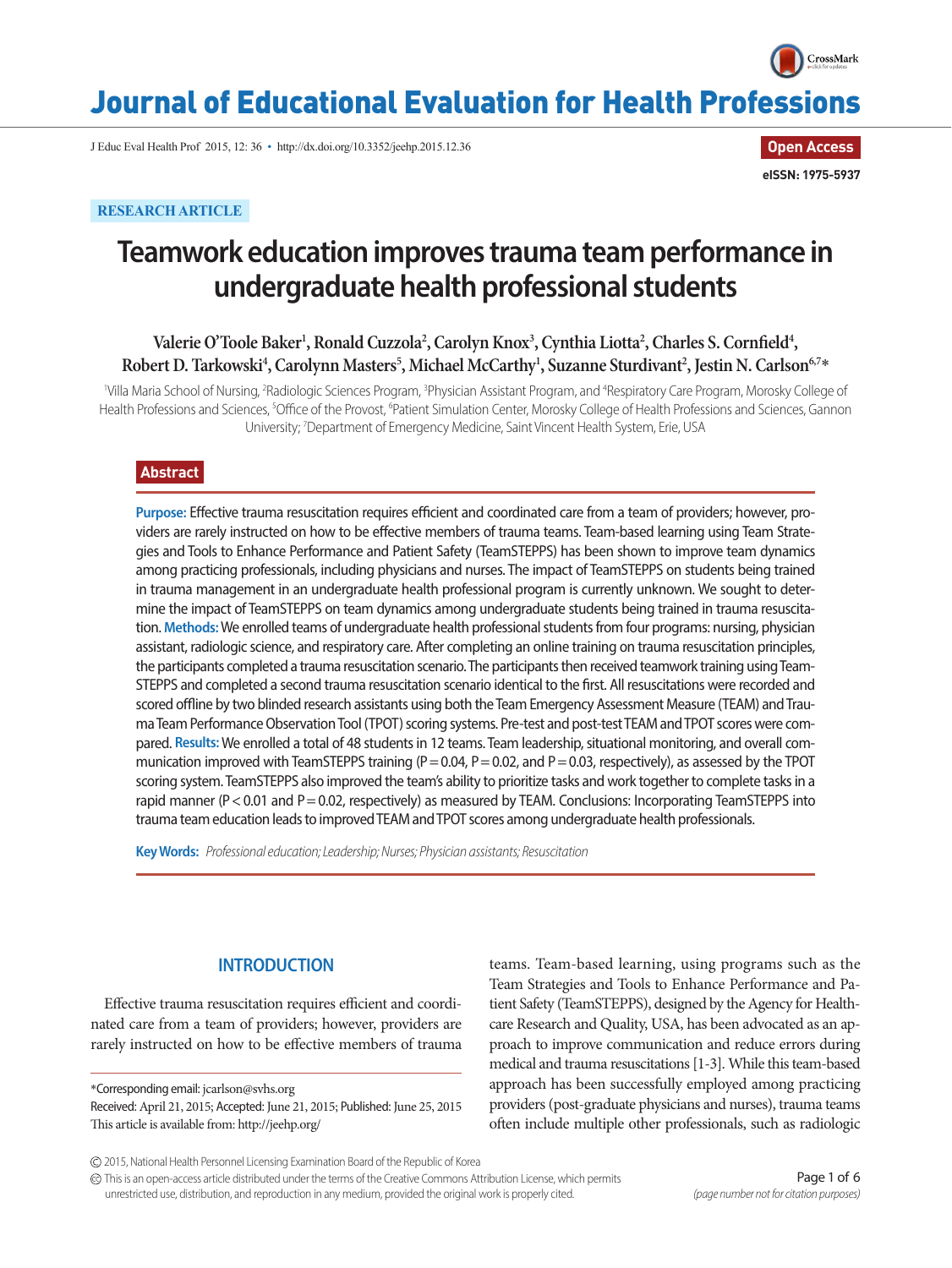sciences and respiratory care practitioners [1,4-6]. These other providers often receive little to no team-based learning prior to graduation [7]. No consensus exists about when to introduce team-based learning methods, such as TeamSTEPPS, and how to assess their impact on undergraduate health professional students. Several tools have been developed to assess the impact of team-based learning, including the Team Emergency Assessment Measure (TEAM) and Trauma Team Performance Observation Tool (TPOT) scoring systems. However, little information is available about their applicability in undergraduate education. TEAM is an observational checklist that was developed to focus on leadership and teamwork and is context-specific to resuscitation [8]. TEAM is a rapid assessment tool requiring less than one minute to complete, and is valid, reliable, and designed to deliver a constructive debrief in simulated and clinical settings including trauma simulations [9]. TPOT is also a rapid observational tool designed to assess a team's performance in trauma resuscitations [10]. Both TEAM and TPOT were designed to assess the overall team as opposed to individuals during trauma resuscitations. While team-based learning can improve TEAM and TPOT scores among practicing providers, the impact of team-based learning on team dynamics at the undergraduate level is unknown. We hypothesized that TeamSTEPPS training improves both TEAM and TPOT scores in teams of undergraduate health professionals. We sought to determine the impact of TeamSTEPPS on team dynamics, as measured by TEAM and TPOT, in the undergraduate setting during trauma resuscitations.

### **METHODS**

#### **Subjects**

The participants included teams of undergraduate health professional student volunteers from each of four disciplines. Given the complicated nature of trauma resuscitations, we included upper-level students, in the second year of a two-year radiologic science (RS) program, the fourth year of a five-year master's degree physician assistant (PA) program, the second year of a two-year respiratory care (RC) program, and the fourth year of a four-year baccalaureate registered nurse (RN) program. The PA served as the team leader in both simulations. This team organization was chosen to reflect the disciplines available at our institution. The participants were certified in cardiopulmonary resuscitation, had completed a 30-minute online trauma resuscitation course prior to the simulation day, and had not completed other formal trauma or teamwork training. All participants were randomly assigned to one of 12 teams consisting of one PA, one RN, one RC, and one RS student. The teams completed a simulated trauma resuscitation and then underwent 30 minutes of trauma teamwork educa-

tion utilizing the TeamSTEPPS material via a customized video created by the authors. After the teamwork training, groups then completed a second simulated trauma resuscitation, identical to the first. All scenarios were recorded, and all data were collected on a single day at the university's Patient Simulation Center.

#### **Study design and ethical approval**

We performed a prospective trial of undergraduate health professional students from four disciplines. The participants completed an online trauma resuscitation module providing an orientation to the concepts of trauma resuscitation and clearly delineating their roles and expectations. They then completed a trauma scenario in a simulated setting, received Team-STEPPS training, and then repeated the same trauma scenario. All scenarios were recorded. Both the study protocol for the inclusion of human subjects and the use of the video recordings were approved by our university's institutional review board. All data collection took place on November 12, 2013.

#### **Details of the simulated trauma case**

We designed a simulated trauma case involving a 20-yearold male who had sustained injuries from a head-on car-versus-tree collision. The scenario starts with teams listening to a radio report from the emergency medical services (EMS) at the scene. EMS then arrived at the trauma bay of the patient simulation center and provided a verbal report to the team. The patient was the unrestrained driver of the vehicle and upon extrication, the patient was noted to be unresponsive with agonal respirations. A pre-hospital endotracheal tube was placed, but was placed in the esophagus, requiring the team to identify the misplaced endotracheal tube. The case involved performing a primary survey including obtaining and tracking vital signs, recognizing the esophageal intubation, and obtaining a chest X-ray. A customized TeamSTEPPS training video was created based on the consensus of the three authors who are certified master TeamSTEPPS trainers (VOTB, MM, and JNC). The 15-minute video incorporated five components of the Essential TeamSTEPPS training Version 1.0, including *'brief checklist, status of the patient, Concerned-Uncomfortable-Safety, callout, and check-back.'* These five areas have been identified as essential components of TeamSTEPPS teamwork training for trauma resuscitation [10]. The *'brief checklist'* is used to clarify the roles and responsibilities of team members. *'Status of the patient'* ensures that team members are aware of the patient and how they are progressing toward the goals of the resuscitation. *'Concern uncomfortable safety'* refers to a technique that facilitates conflict resolution, advocacy, and mutual support by providing a framework for vocalizing concerns about patients and team members. *'Call-out'* is a tactic used to di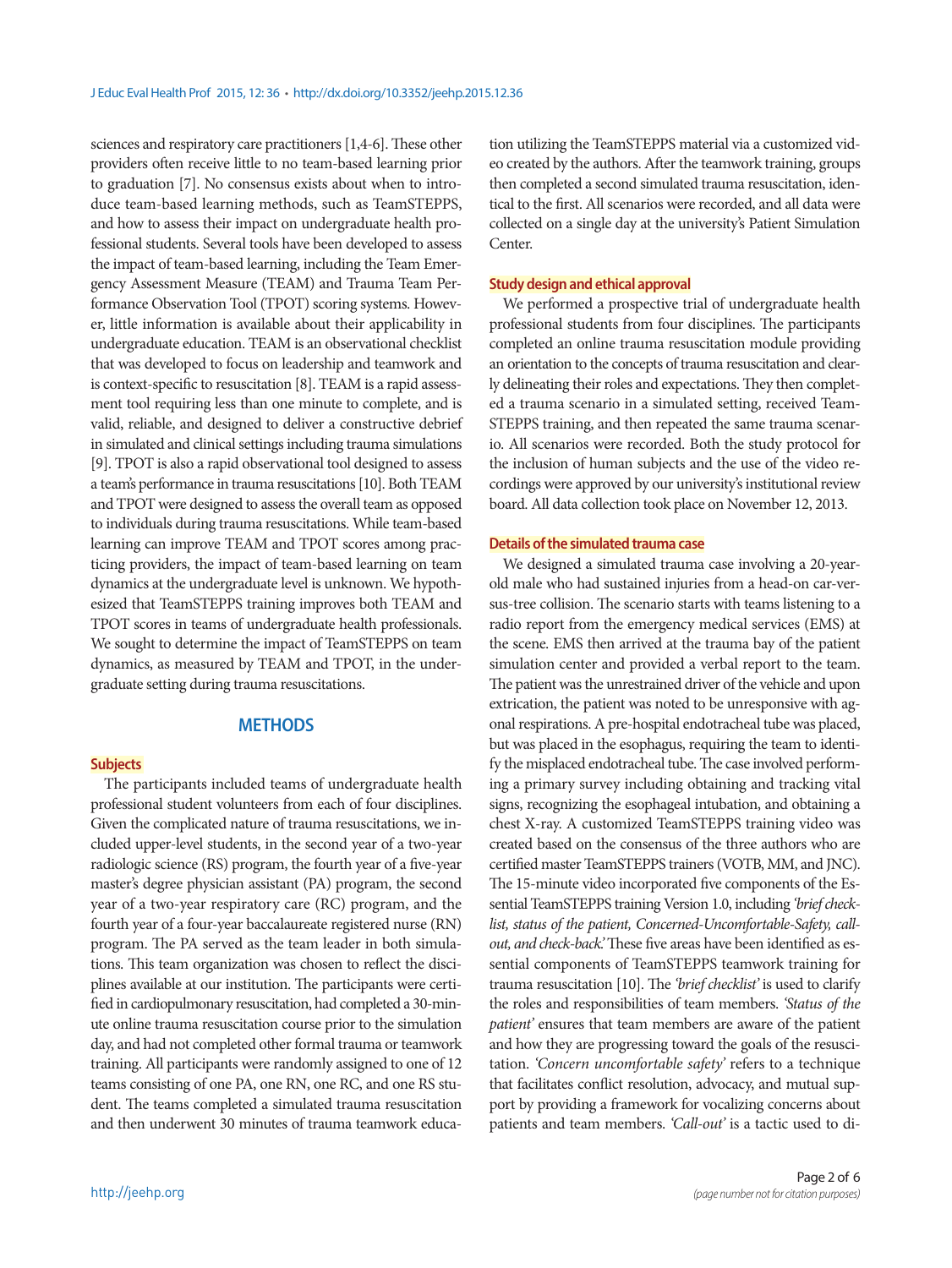rectly communicate critical information during an emergency event. *'Check-back'* is a closed-loop communication strategy used to verify and validate information exchange. The video was viewed by all participants after the first trauma scenario.

#### **Data collection and processing**

In order to standardize the responses to the TEAM and TP-OT data collection tools, we trained two research assistants on the use of the tools during multiple sessions with the investigators, reviewing all previous trauma resuscitations performed at the simulation center within the previous year. All trauma scenarios included in the study were recorded for offline review. The two research assistants viewed the videos independently and were blinded to the pre/post-education status of the participants. The videos were reviewed in a random order. Based on the consensus of the authors, questions 5 (asking non-responding team members to leave when they are distracting), 8 (conducting tasks in the right order), and 10 (ensuring that new team members perform their expected roles and responsibilities) were excluded from the TPOT tool, as they were not applicable to our predesigned simulated scenario. The tool was from Baker DP, Capella J, Hawkes C, Gallo J, Clinic C, The Development of the Trauma Team Performance Observation Tool (TPOT), presented at the annual meeting of the Society for Industrial and Organizational Psychology; Chicago, IL 2011 available from: http://www.teamsteppsportal. org/component/phocadownload/category/1-webinars?downl oad= 351:development-tpot. The research assistants completed all questions in the TEAM tool [8]. All team members had specific roles predefined in their initial online trauma training, and no new team members entered during the scenario. Finally, since TEAM evaluates non-technical skills, we did not evaluate the order of tasks completed in TPOT.

#### **Outcome measure**

The primary outcome was the change in TEAM and TPOT scores after TeamSTEPPS education in the undergraduate setting.

#### **Statistical analysis**

We completed all analyses using Stata SE ver. 12.0 (Stata Co., College Station, TX, USA). For each question in each scoring system, we compared the pre-TeamSTEPPS scores to the post-TeamSTEPPS scores using non-parametric tests. We also compared the overall pre-TeamSTEPPS scores to the overall post-TeamSTEPPS scores using both TEAM and TPOT. For TEAM, we included all 12 questions; the first 11 questions were scored on a four-point Likert scale and the final question was scored on a 10-point Likert scale. TEAM scores could range from 12 to 54. We excluded three TPOT questions that were not appli-

cable to our simulation, leaving 23 questions scored on a fivepoint scale. TPOT scores could range from 23 to 115. We assessed agreement between reviewers using Cohen's kappa for each test. Given the ordered nature of the responses, we calculated Cohen's kappa using Stata's weighted kappa function *wgt(w)*. We considered values  $\geq 0.61$  to indicate substantial agreement, 0.41-0.60 to indicate moderate agreement, 0.21- 0.40 to indicate fair agreement, 0-0.20 to indicate slight agreement, and < 0 to indicate no agreement. P-values < 0.05 were considered to indicate statistical significance.

## **RESULTS**

We enrolled a total of 48 students in 12 teams, with all four disciplines represented in each team. The participants had a mean age of  $23.9 \pm 7$  years, and 45 (93.8%) were female.

### **Trauma Team Performance Observation Tool**

Slight agreement was observed in the TPOT scores between the reviewers across all teams (weighted kappa= 0.16, P< 0.01), with 82% agreement. TeamSTEPPS training improved several aspects of teamwork as measured by TPOT (Table 1). These

| Table 1. Trauma Team Performance Observation Tool scores by question, |  |
|-----------------------------------------------------------------------|--|
| presented as medians with interquartile ranges in parentheses         |  |

|                                           | Question        |           | Pre-education Post-education | P-value |
|-------------------------------------------|-----------------|-----------|------------------------------|---------|
| Leadership-                               | 1               | 2(1, 3)   | 4(1, 5)                      | 0.05    |
| team leader                               | 2               | 3(2, 4)   | 4(3, 4)                      | 0.03    |
|                                           | 3               | 3(2, 3)   | 3(2, 4)                      | 0.26    |
|                                           | 4               | 3(2, 4)   | 4(3, 4)                      | 0.04    |
|                                           | 5a)             |           |                              |         |
|                                           | Overall         | 3(2, 3)   | 3.75(3, 4)                   | 0.04    |
| Situational moni-                         | 6               | 1(1, 2)   | 2(1, 3)                      | 0.02    |
| $toring - team$                           | 7               | 3(2, 4)   | 3(3, 4)                      | 0.16    |
| members                                   | R <sup>a</sup>  |           |                              |         |
|                                           | 9               | 3(3, 4)   | 3(3, 4)                      | 0.96    |
|                                           | 10 <sup>a</sup> |           |                              |         |
|                                           | 11              | 2(2, 3)   | 2.5(2, 3)                    | 0.37    |
|                                           | Overall         | 2.5(2, 3) | 3(2.5, 3.5)                  | 0.02    |
| Mutual support                            | 12              | 3(3, 3)   | 3.5(3,4)                     | 0.08    |
| - team mem-                               | 13              | 4(3, 4)   | 4(4, 5)                      | 0.1     |
| bers                                      | 14              | 3(2, 4)   | 3.5(3,4)                     | 0.18    |
|                                           | 15              | 2(2, 3)   | 3(2, 3)                      | 0.32    |
|                                           | Overall         | 3(2.5, 4) | 3.5(3,4)                     | 0.12    |
| Communication                             | 16              | 5(5, 5)   | 5(5, 5)                      | 0.32    |
| - team mem-                               | 17              | 1(1, 2)   | 1(1, 1)                      | 0.41    |
| bers                                      | 18              | 2(2, 3)   | 2(1, 4)                      | 0.63    |
|                                           | 19              | 2(1, 3)   | 2(1, 3)                      | 0.92    |
|                                           | 20              | 3(3, 4)   | 4(4, 4)                      | < 0.01  |
|                                           | 21              | 2(2, 3)   | 3(2, 3)                      | 0.13    |
|                                           | Overall         | 3(2, 3)   | 3(3, 4)                      | 0.03    |
| 3(3, 4)<br>Global assessment<br>3(2, 3.5) |                 |           |                              | 0.29    |

a)These questions were not assessed, as they were not incorporated into the trauma scenario.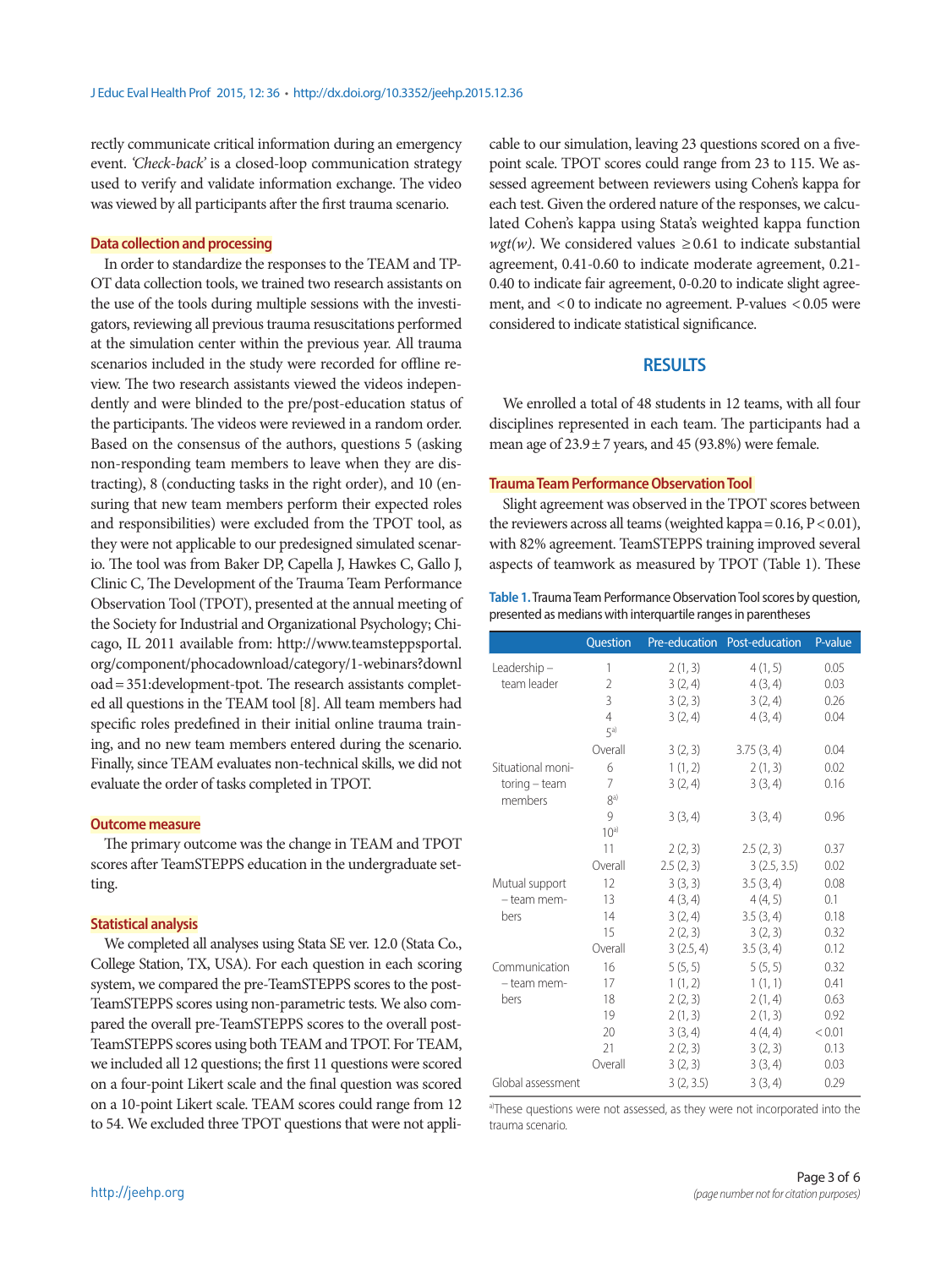**Table 2.** Team Emergency Assessment Measure scores by question, presented as medians with interquartile ranges in parentheses

|                 | <b>Ouestion</b> | Pre-<br>education | Post-<br>education | P-value |
|-----------------|-----------------|-------------------|--------------------|---------|
| Leadership      | 1               | 2(2, 3)           | 2.5(2, 3.5)        | 0.48    |
|                 | 2               | 2.5(2, 3)         | 3(2, 3)            | 0.29    |
| Teamwork        | 3               | 1.5(1, 2)         | 3(2, 3)            | 0.15    |
|                 | 4               | 2(2, 3)           | 3(3, 4)            | 0.02    |
|                 | 5               | 3(2, 3)           | 3(3, 3)            | 0.1     |
|                 | 6               | 2(1, 3)           | 3(1.5, 3)          | 0.1     |
|                 | 7               | 1.5(1, 2)         | 2(1, 3)            | 0.08    |
|                 | 8               | 2(1.5, 3)         | 2(2, 3)            | 0.57    |
|                 | 9               | 1(1, 1)           | 1.5(1, 2)          | 0.01    |
| Task management | 10              | 3(2, 3)           | 3(3, 4)            | < 0.01  |
|                 | 11              | 2(2, 3)           | 3(2, 3)            | 0.06    |
| Overall         | 12              | 6(3, 6.75)        | 6(5, 7.75)         | 0.14    |

included overall team leadership (pre-education vs. post-education median (interquartile range) (3 [2, 3] vs. 3.75 [3, 4], P= 0.04), overall situational monitoring (2.5 [2, 3] vs. 3 [2.5, 3.5],  $P = 0.02$ ) and overall communication (3 [2, 3] vs. 3 [3, 4],  $P =$ 0.03).

#### **Team Emergency Assessment Measure (TEAM)**

Fair agreement was observed between the reviewers across all teams (weighted kappa= 0.31, P< 0.01, 91% agreement) for TEAM. TeamSTEPPS improved multiple aspects of TEAM, including the team's ability to prioritize tasks (P< 0.01) and to work together to complete these tasks in a rapid manner ( $P=$ 0.02) (Table 2).

## **DISCUSSION**

We found that TeamSTEPPS education improved team dynamics among undergraduate health professionals. While previous work has evaluated the impact of training on participants such as physicians and nurses in various resuscitation situations, such as cardiac arrest and trauma, few studies have assessed the impact of TeamSTEPPS education on undergraduate health professional students in the disciplines included in our study [8-10]. Over 150,000 students graduate annually from the four studied disciplines [11-13]. Since these professionals perform critical roles as members of healthcare teams, it is essential for efforts to continue to integrate team-based training into the undergraduate curriculum.

This brief TeamSTEPPS intervention showed an overall improvement in team leadership as measured by TPOT question 5; however, several questions did not show improvement, including conducting a brief prior to patient arrival (question 1) and providing constructive feedback to the team members

(question 4). Similar results were also seen with question 1 of TEAM. These findings might indicate that the team leaders were comfortable with their role in rendering a plan of care and ensuring prioritization of tasks, but that they were not comfortable directing and evaluating others. Although the roles and responsibilities of each team member were covered in the online trauma training program, the appreciation and awareness of all team members of their roles may need to be reinforced. Another reason for these findings may be the siloed nature of undergraduate health professional education. This was the first time that the PA students were provided with the opportunity to work and learn with other health professional students. These findings may support the need for interprofessional learning experiences early in the curricula of health professional students, in order to break down the barriers of a siloed education system and to facilitate interprofessional communication and teamwork. Our experience conducting hundreds of interprofessional scenarios has indicated that students first need to be competent with their own skill sets prior to directing and evaluating the work of others [7].

Moreover, the TPOT findings indicated that TeamSTEPPS training improved the general categories of situation monitoring and communication among team members; however, no change was observed in the area of mutual support among team members. TeamSTEPPS training also did not improve teammates' feedback (question 12), the use of *'call-out'* (questions 15 and 18), the use of *'call-back'* (questions 19), or how often they requested additional information from each other (questions 16, 17, and 21). The findings from TEAM regarding team communication were similar (questions 3, 7, and 9). The theme of lack of communication among team members as measured by TPOT and TEAM may also be due to the 'silo-based' educational structure of undergraduate health professional education. Similar results have been observed among other undergraduate health professional students during resuscitation scenarios [13].

Although team-based learning has achieved broad support, commitment to this educational modality is not universal. Along with health profession curricula that 'silo' students during their undergraduate education, barriers to the adoption of team-based learning include communication, conflict resolution, time constraints, the attitudes of team members, and the presence or absence of resources such as electronic health resources. Previous research has suggested that team-based learning should be introduced early in the education of undergraduate health profession students through joint courses and should continue throughout their educational experience. These educational programs should begin with strategies that build trust between students of different professions, urge them to value each discipline's unique contribution to health care, and final-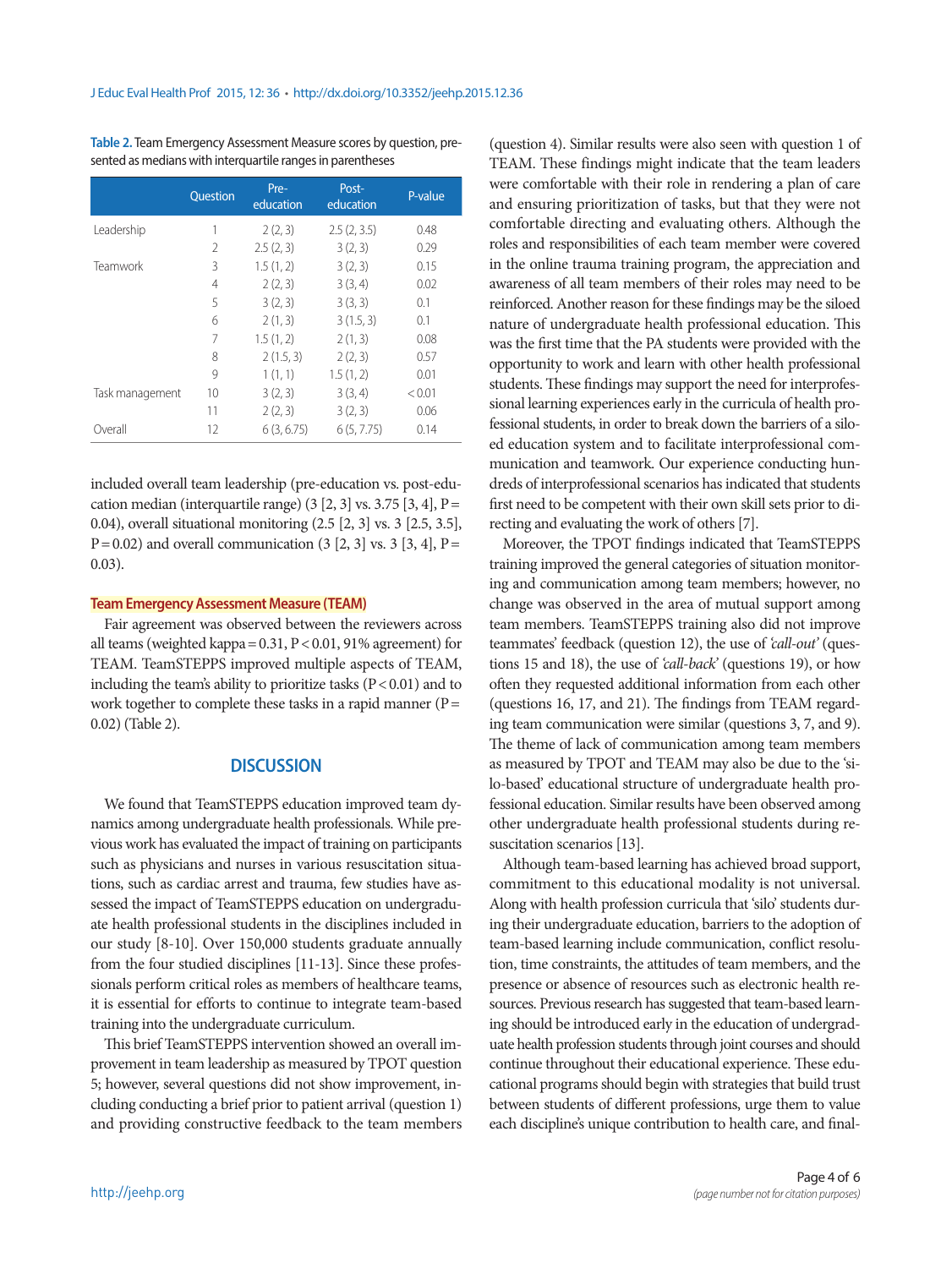ly, provide them with an opportunity to practice together to provide quality care [7,14]. It is therefore important to have reliable educational modalities such as TeamSTEPPS and validated tools such as TEAM and TPOT to accurately assess the impact of team-based on learning on undergraduate students, especially in trauma care. In order to facilitate this, the Interprofessional Education Collaborative has identified four core competencies: values and ethics for interprofessional practice, roles and responsibilities, interprofessional communication, and teams and teamwork [15]. TeamSTEPPS touches on many of these aspects, making it an ideal education modality for providing such training.

We trained two research assistants to review videos of undergraduates performing trauma resuscitations. These assistants had greater inter-rater reliability with TEAM than with TPOT. While our investigative team has a history of training undergraduates in simulation and trauma resuscitation, the systematic usage and evaluation of these tools was new to us. It may be that TPOT requires more training than TEAM to ensure adequate inter-rater agreement when assessing undergraduate health professionals.

Our results support the use of TEAM and/or TPOT in assessing undergraduate trauma education; however, each tool has benefits and limitations. Previous research has shown that TEAM can be easily learned with minimal instructions, is calculated rapidly, and has good inter-rater reliability as assessed by interclass correlation coefficients [9]. One of the limitations of TEAM is that the reviewer must be familiar with the nontechnical skills of resuscitation in order to effectively score team performance [8]. TPOT was designed based on the Agency for Health Quality and Research TeamSTEPPS curriculum. TPOT can be used by a variety of reviewers, has good interrater reliability, and has been successfully used in the clinical setting to assess teamwork globally [10].

This study has several limitations. First, this study occurred in a simulated setting. Further work is required to validate these findings in a clinical context. In addition, several other tools are used to evaluate team performance during trauma scenarios, including the Observational Skill-Based Clinical Assessment Tool for Resuscitation (OSCAR) [9,16]. OSCAR provides greater detail at the individual level, while TEAM and TPOT focus primarily on the team as a whole [8,9]. Running the same scenario twice for each participant may have confounded the results. While this may have had an impact on the technical skills of the resuscitation, the non-technical skills measured by TEAM and TPOT were not reinforced by faculty after the first scenario and may be less susceptible to confounding. Moreover, no debriefing or feedback were provided after the first scenario. Of the participants, 93.8% were female. While this may have introduced gender-specific biases, this percentage is representative of practicing members in the healthcare sector [17]. We sought to determine the impact of TeamSTE-PPS on team trauma care; however, other ways of providing team trauma education may exist. We provided a shortened version of TeamSTEPPS. Although the original TeamSTEPPS curriculum can take over eight hours to complete, we designed this module to be short enough to be taught within a typical lecture time and still allow time for the implementation of the simulated trauma resuscitation. Although this was an abbreviated version of TeamSTEPPS, it was created by the consensus of the authors who have extensive experience with teambased training, with three of the authors being certified master TeamSTEPPS trainers (VOTB, MM, and JNC). Having trained hundreds of students in team-based learning, we felt that our module had face validity despite not including the complete TeamSTEPPS training course.

In conclusion, trauma team education incorporating Team-STEPPS improves both TEAM and TPOT scores among undergraduate health professionals. Curriculum designers should consider incorporating TeamSTEPPS training into undergraduate health profession education.

**ORCID:** Valerie O'Toole Baker: http://orcid.org/0000-0002- 2213-8735; Ronald Cuzzola: http://orcid.org/0000-0001-5633- 2264; Carolyn Knox: http://orcid.org/0000-0003-1022-7287; Cynthia Liotta: http://orcid.org/0000-0002-9367-6514; Charles S. Cornfield: http://orcid.org/0000-0002-7160-5002; Robert D. Tarkowski: http://orcid.org/0000-0002-5707-4540; Carolynn Masters: http://orcid.org/0000-0002-2622-2766; Michael Mc-Carthy: http://orcid.org/0000-0003-0633-5824; Suzanne Sturdivant: http://orcid.org/0000-0002-9688-0019; Jestin N. Carlson: http://orcid.org/0000-0003-1932-3670

## **CONFLICT OF INTEREST**

No potential conflict of interest relevant to this article was reported.

## **ACKNOWLEDGMENTS**

The authors would like to thank Lorrie Szablewski for her assistance with collecting the data along with Drs. G. G. Hegde and Jennifer Shang, statisticians at the University of Pittsburgh, Katz School of Business, for their review of the statistics involved in the paper. The authors would also like to thank Dr. Arvind Venkat, Vice Chair for Research and Faculty Academic Affairs in the Department of Emergency Medicine of West Penn Allegheny Health System for his work in reviewing and proofreading this manuscript.